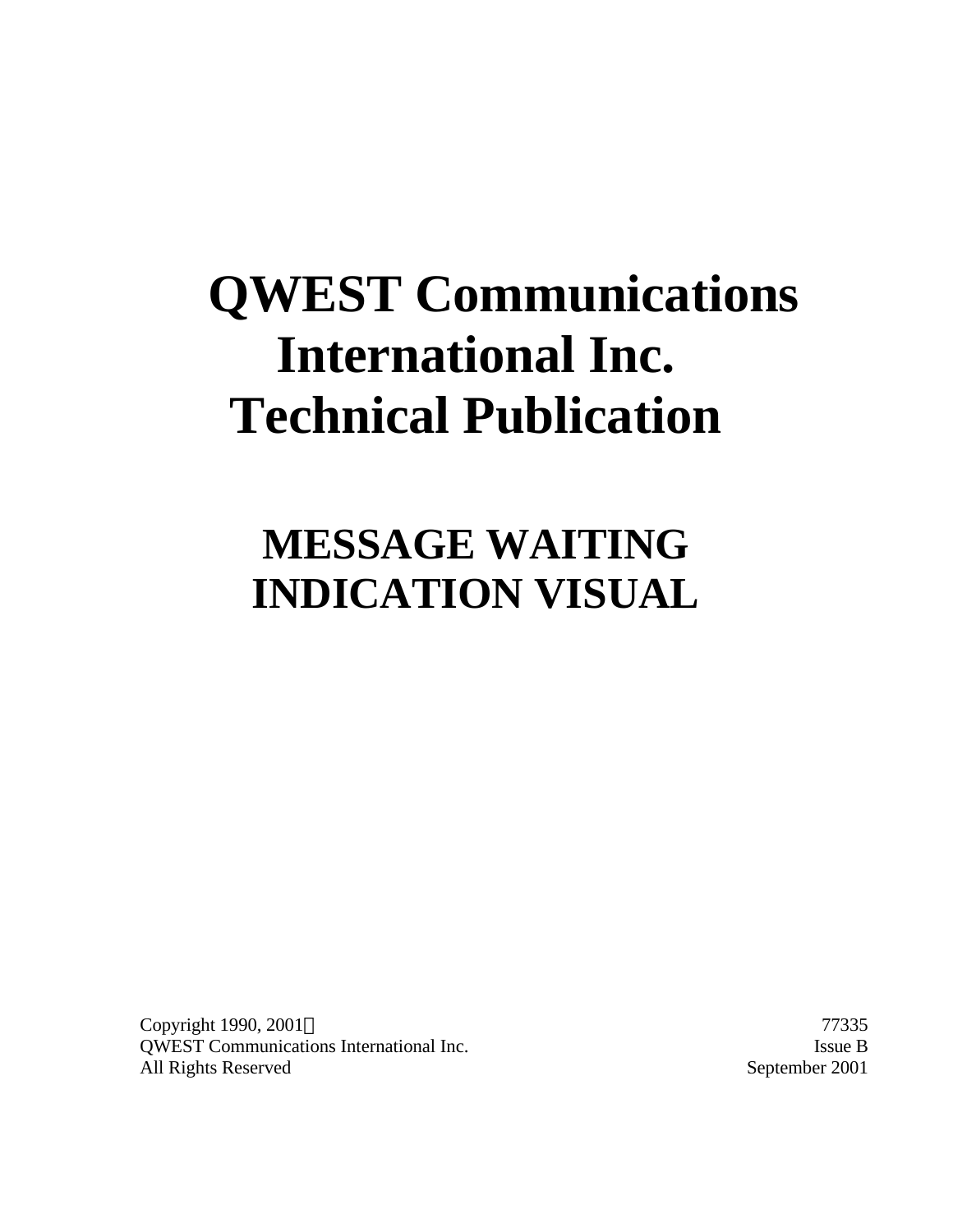### NOTICE

This publication describes the technical interface specifications for the QWEST Communications Message Waiting Indication-Visual.

QWEST Communications International Inc. assumes no responsibility for any costs incurred by a Supplier in conforming to the contents of this publication. Further conformance to this publication does not constitute a guarantee of a given supplier's equipment and/or its associated documentation.

QWEST Communications International Inc. reserves the right, without prior notice, to revive this publication for any reason.

If further information is required, please contact:

QWEST Communications International Inc. Manager – New Services Planning 700 W. Mineral Ave. MN-F15.15 Littleton, CO 80120 (303) 707-7107 (303) 707-9497 Fax # E-mail: jhsmit2@qwest.com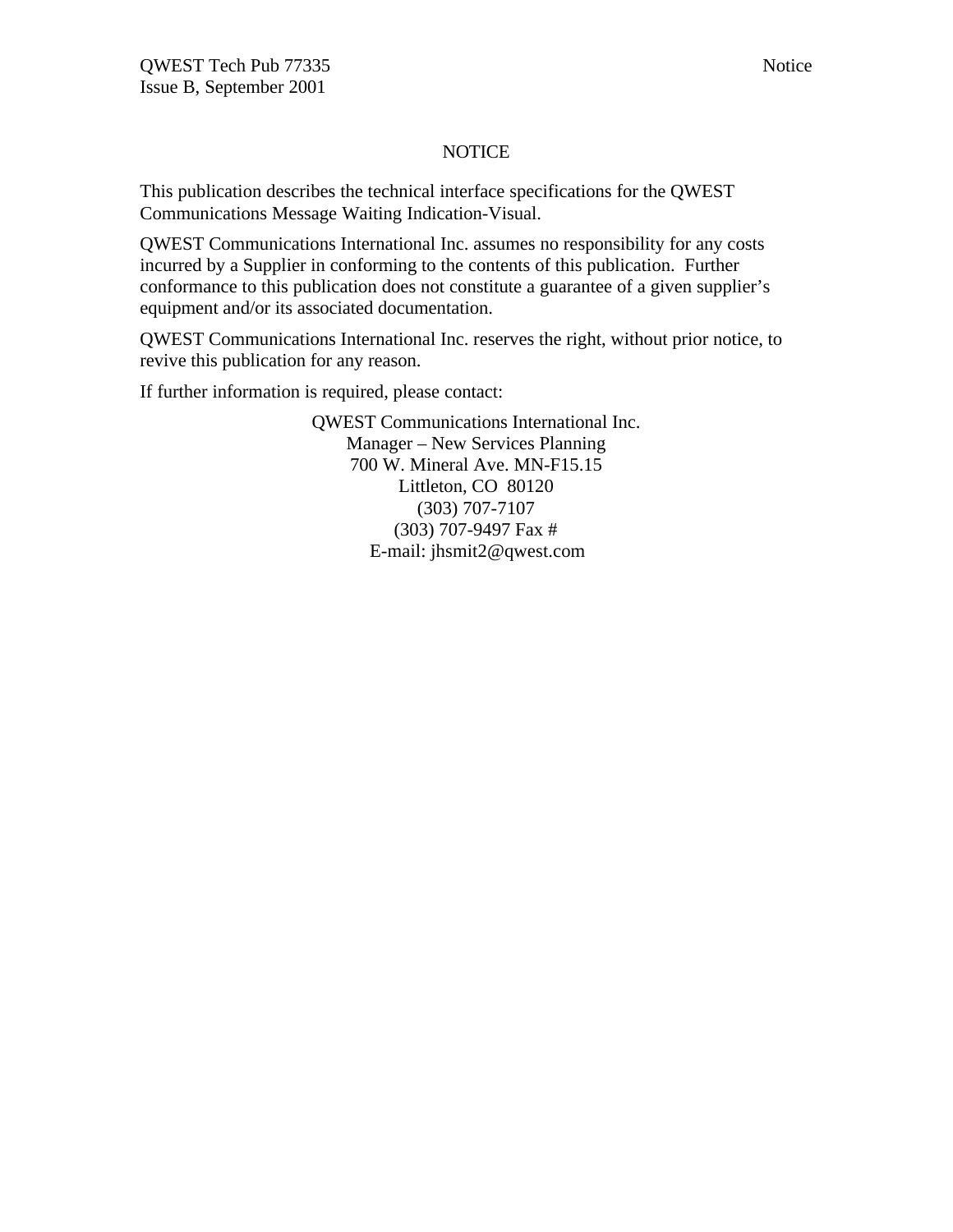#### COMMENTS on PUB 77335

#### PLEASE TEAR OUT AND SEND YOUR COMMENTS/SUGGESTIONS TO:

QWEST Corporation Manager – New Services Planning 700 W. Mineral Ave. MN-F15.15 Littleton, CO 80120 (303) 707-7107 (303) 707-9497 Fax # E-mail: jhsmit2@qwest.com

Information from you helps us to improve our Publications. Please take a few moments to answer the following questions and return to the above address.

| Was this Publication valuable to you in understanding  |                   |
|--------------------------------------------------------|-------------------|
| the technical parameters of our service?               | YES<br>NO         |
| Was the information accurate and up-to-date?           | YES<br>NO.        |
| Was the information easily understood?                 | YES<br>NO.        |
| Were the contents logically sequenced?                 | YES<br>NO         |
| Were the tables and figures understandable and helpful | <b>YES</b><br>NO. |
| Were the pages legible?                                | YES<br>NO.        |

If you answered NO to any of the questions and/or if you have any other comments or suggestions, please explain:

\_\_\_\_\_\_\_\_\_\_\_\_\_\_\_\_\_\_\_\_\_\_\_\_\_\_\_\_\_\_\_\_\_\_\_\_\_\_\_\_\_\_\_\_\_\_\_\_\_\_\_\_\_\_\_\_\_\_\_\_\_\_\_\_\_\_\_\_\_\_ \_\_\_\_\_\_\_\_\_\_\_\_\_\_\_\_\_\_\_\_\_\_\_\_\_\_\_\_\_\_\_\_\_\_\_\_\_\_\_\_\_\_\_\_\_\_\_\_\_\_\_\_\_\_\_\_\_\_\_\_\_\_\_\_\_\_\_\_\_\_

| (Attach additional sheet, if necessary) |  |
|-----------------------------------------|--|

| Name             |  |
|------------------|--|
| Company          |  |
| Address          |  |
| Telephone Number |  |
| E-Mail           |  |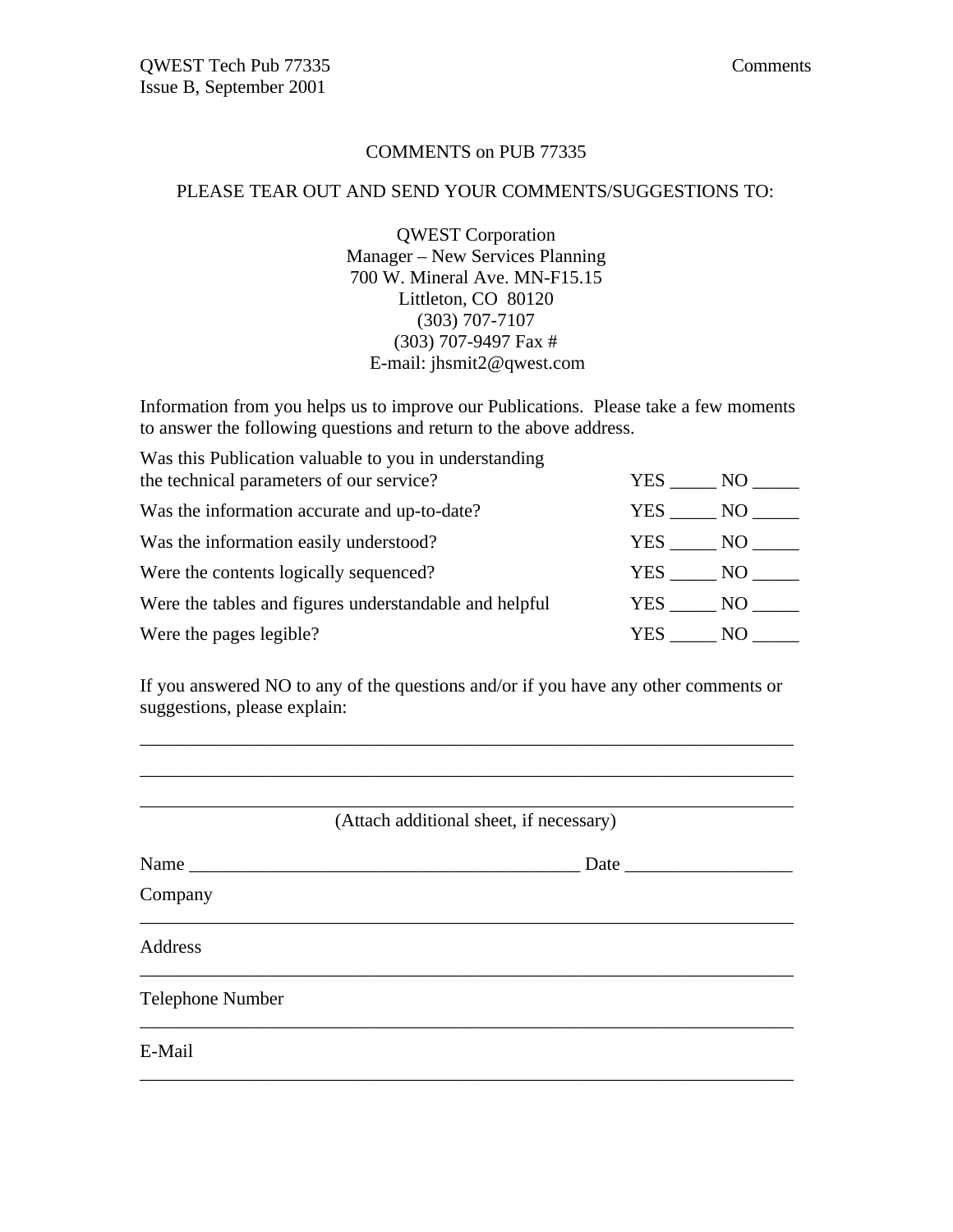#### **Chapter and Section** Page  $\mathbf{1}$  $\overline{2}$  $\overline{3}$  $\overline{4}$  $\overline{5}$ 6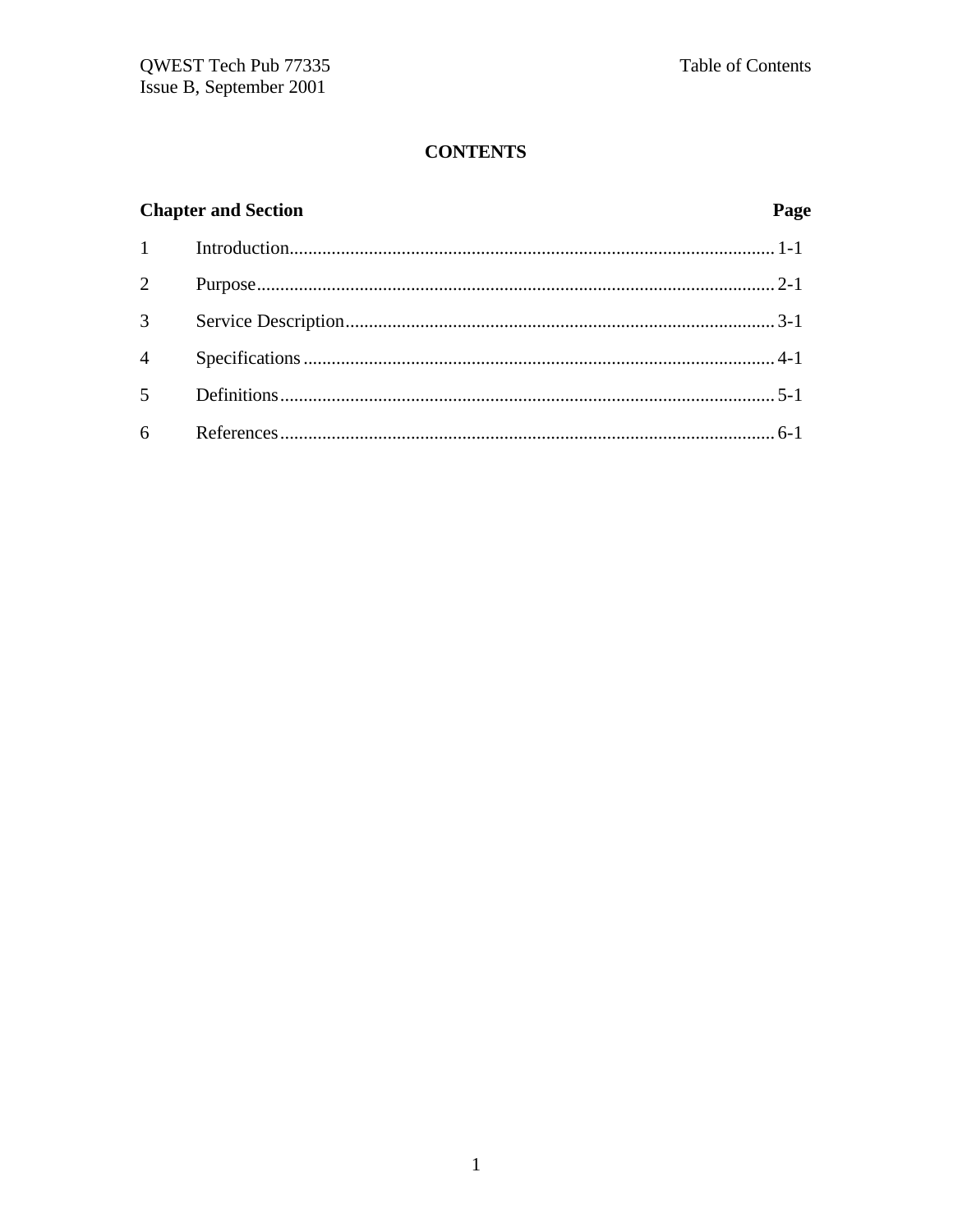| <b>Chapter and Section</b> | Page |
|----------------------------|------|
|                            |      |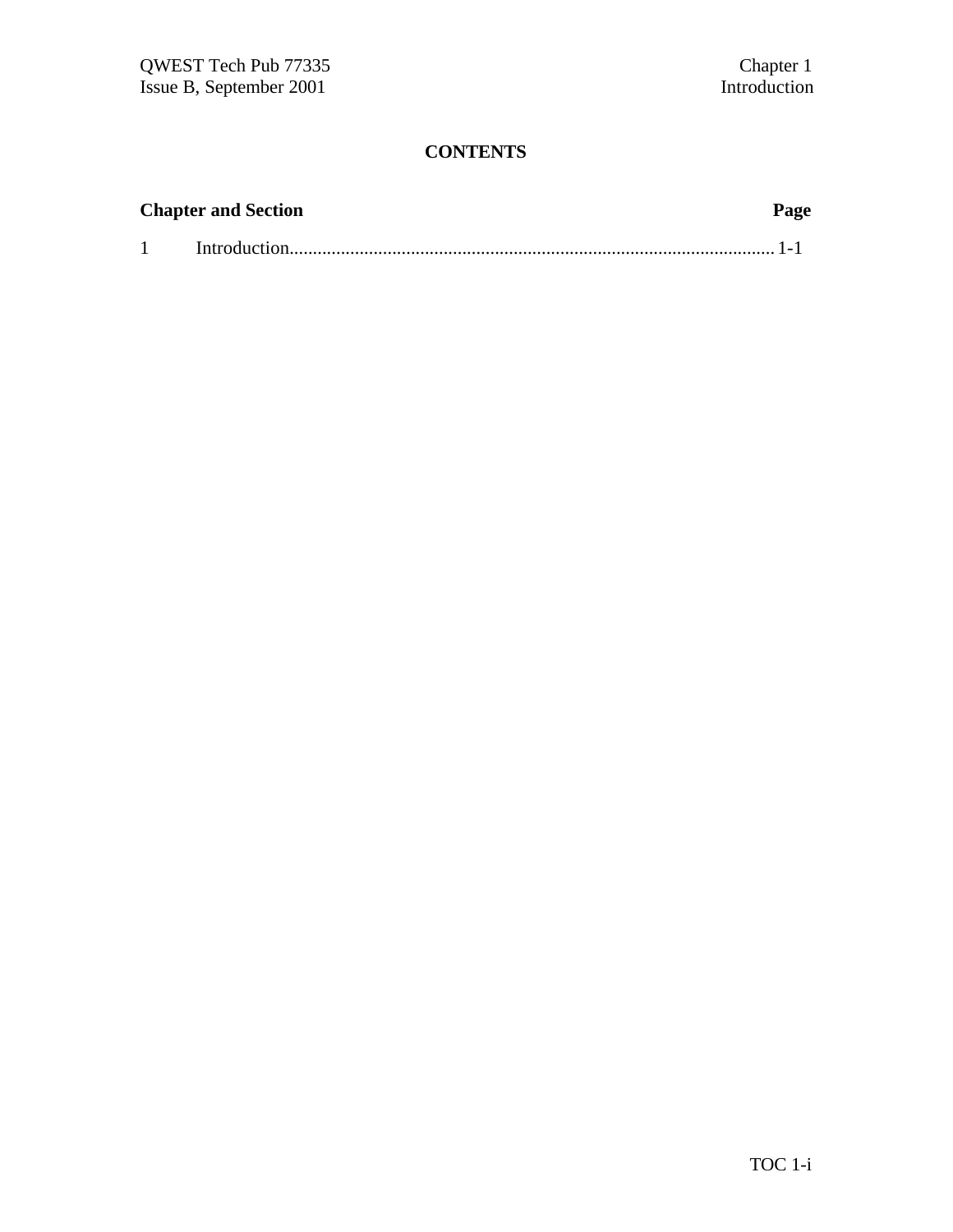## **1 Introduction**

This publication describes the technical interface specifications for QWEST Communications International Inc. Message Waiting Indication – Visual.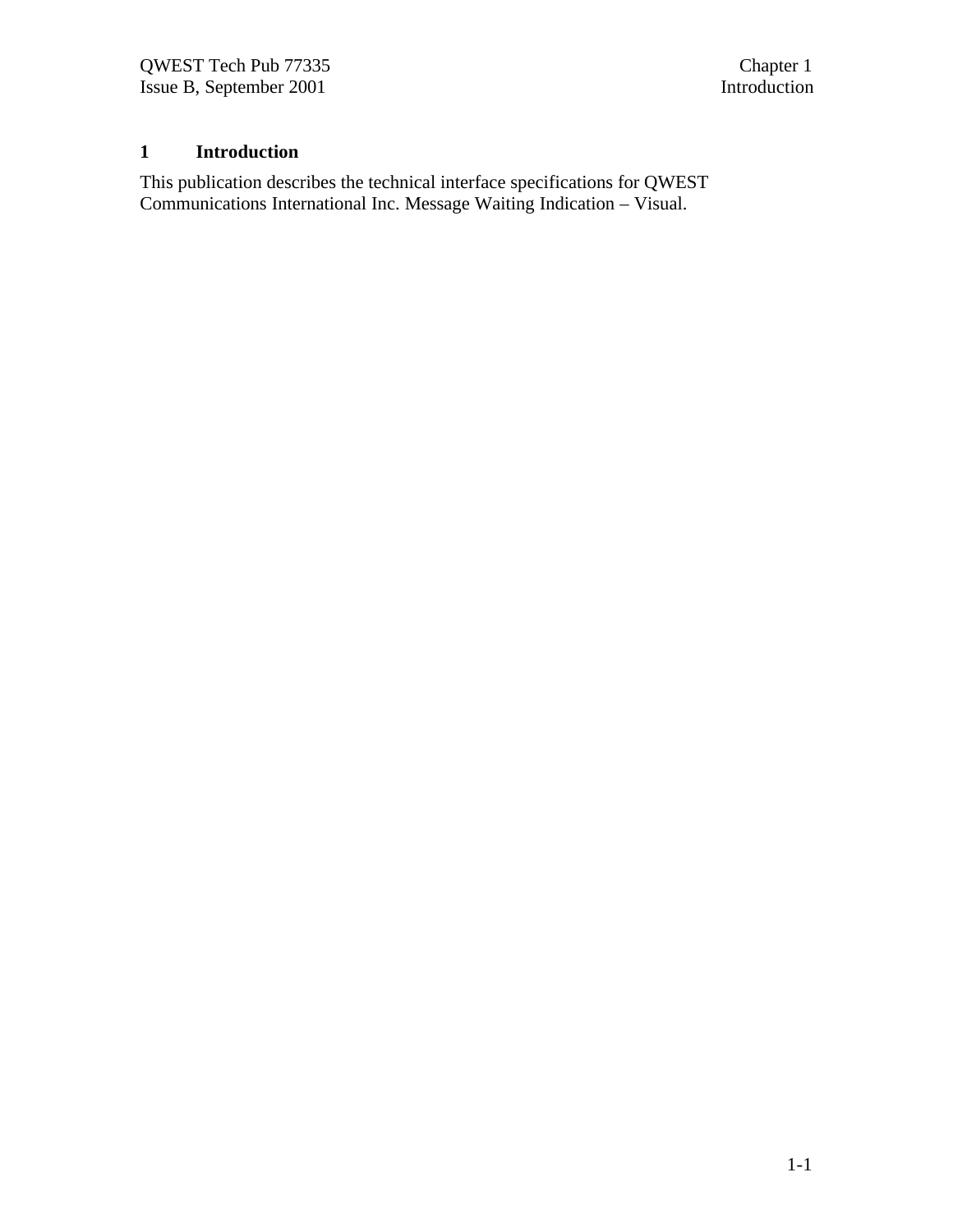|                | <b>Chapter and Section</b> | Page |
|----------------|----------------------------|------|
| $\overline{2}$ |                            |      |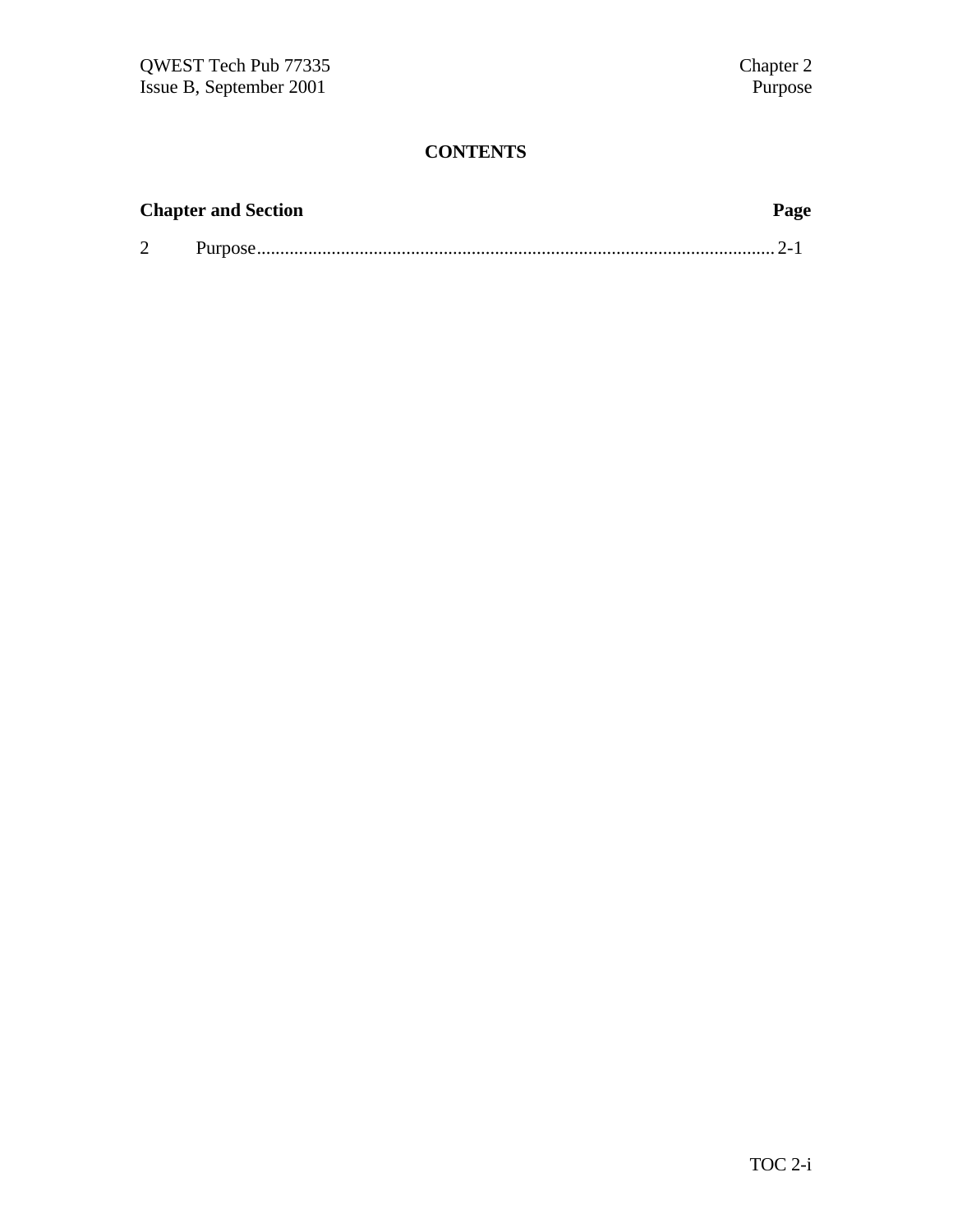| <b>Chapter and Section</b> | Page |
|----------------------------|------|
|                            |      |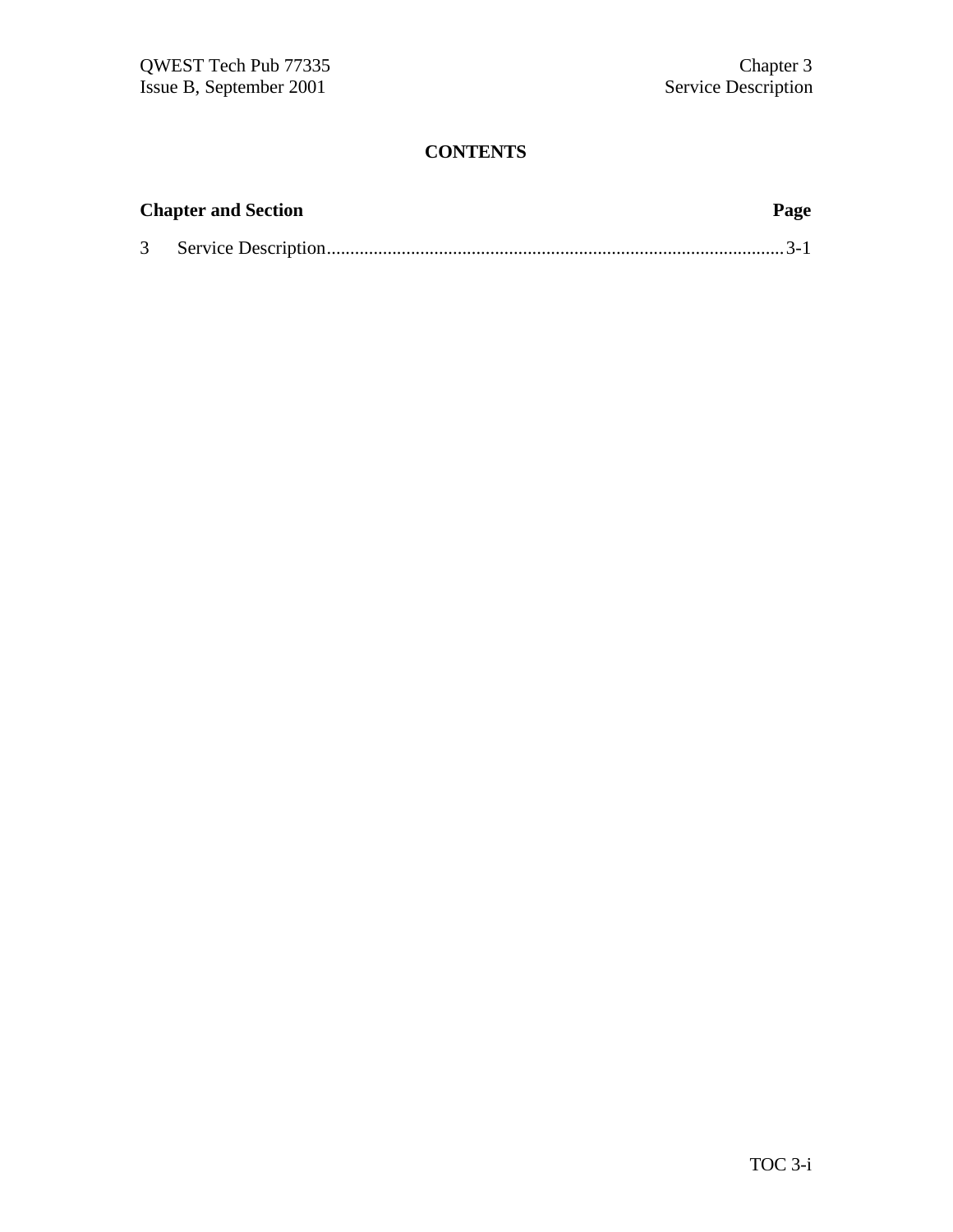### **3 Service Description**

Message Waiting Indication – Visual is a feature whereby subscribing end-users receive an alerting signal that lights a lamp on the end-user's Customer Provided Equipment (CPE).

When this feature is selected, and the end-user has a message waiting, QWEST will transmit a Frequency Shift Key (FSK) signal via the end-users business or residential line to the CPE. The end-users CPE identifies this signal and lights a lamp to indicate that there is a message waiting.

QWEST Communications will only transmit the message waiting signal when the enduser in On-Hook. If the end-user is Off-Hook, QWEST Communications will wait until the end-user returns to the On-Hook State and will then transmit the message waiting signal. After 2.5 hours, and the end-user is still Off-Hook, QWEST Communications International Inc. will not transmit the message waiting signal.

Message Waiting Indication – Visual, is only functional on metallic facilities and certain Digital Loop Carriers. Due to these limitations, it may not be available on all access lines in a given area.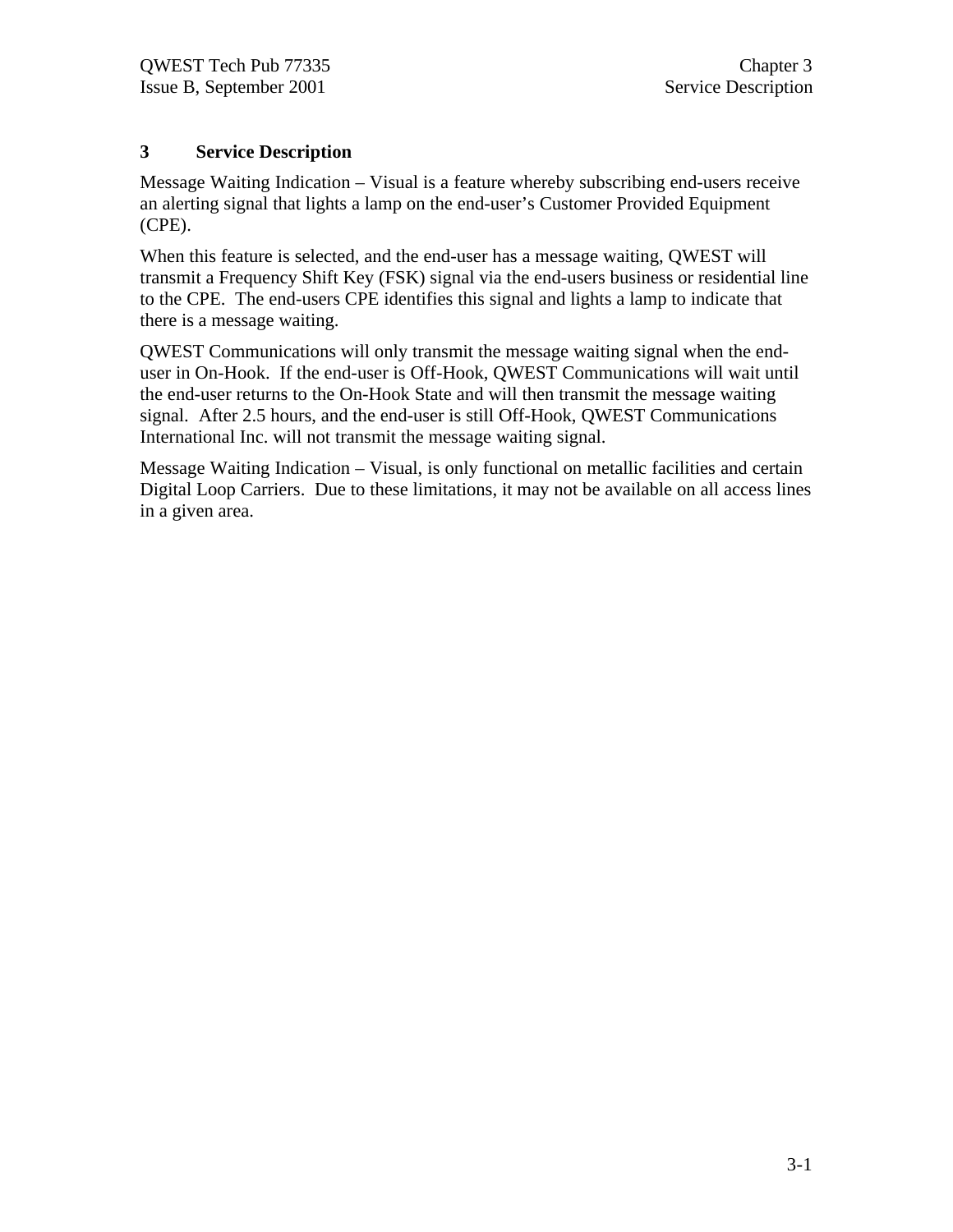# **Chapter and Section Page**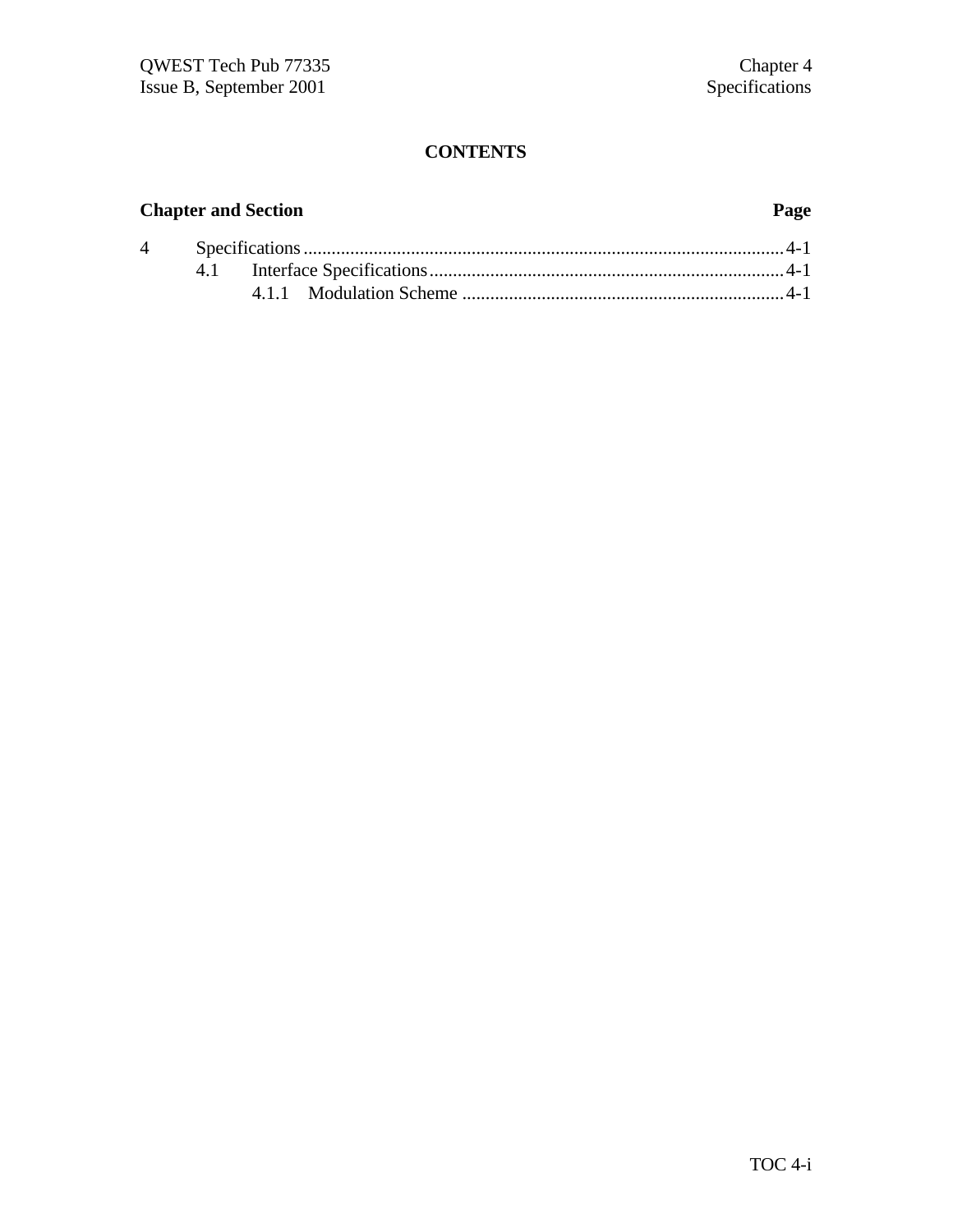### **4 Specifications**

### **4.1 Interface Specifications**

#### **4.1.1 Modulation Scheme**

- 202T Compatible
- Frequency Shift Keying
- Logical 1 (Mark):  $1200 +/- 12$  Hz
- Logical 0 (Space):  $2200 +/- 12$  Hz
- Transmission Rate: 1200 BPS
- Data: Serial, Binary, Asynchronous

Information bits are grouped into 8-bit characters preceded by a start (logical 0) and followed by a stop bit (logical 1). They are sent in order of the least significant bit first (the first bit sent is the least significant bit of the 8-bit character and the last bit sent, before the stop bit, is the most significant bit of the character). This information is transmitted on single party business or residential lines in the On-Hook State.

All data is sent as ASCII characters (American Standard Code for Information Interchange)

The message word format is as follows:

| COUNT<br>SIGNAL<br>SIGNAL<br>WORD<br>WORD<br><b>WORD</b> |  | CHANNEL<br><b>SFIZURE</b> | CARRIFR | MESSAGE<br><b>TYPF</b> | DATA<br>WORD | DATA | <b>CHECK</b><br><b>SUM</b> |
|----------------------------------------------------------|--|---------------------------|---------|------------------------|--------------|------|----------------------------|
|----------------------------------------------------------|--|---------------------------|---------|------------------------|--------------|------|----------------------------|

- 1. Channel Seizure Signal: Provides a detectable alerting function to the CPE (Customer Provided Equipment). Composed of 30 continuous bytes of octal 125 (i.e., 01010101).
- 2. Carrier Signal: Aids in conditioning the receiver for data. Composed of 18 continuous bytes of mark (logical 1, i.e., 11111111).
- 3. Message Type Word: Identified as message type 6 (1 byte, data format: 00000110).
- 4. Data Word Count: Indicates the number of data words that will be transmitted following this word. The data word count is always 3 (1 byte, data format: 00000011). This does not include the Check Sum Word.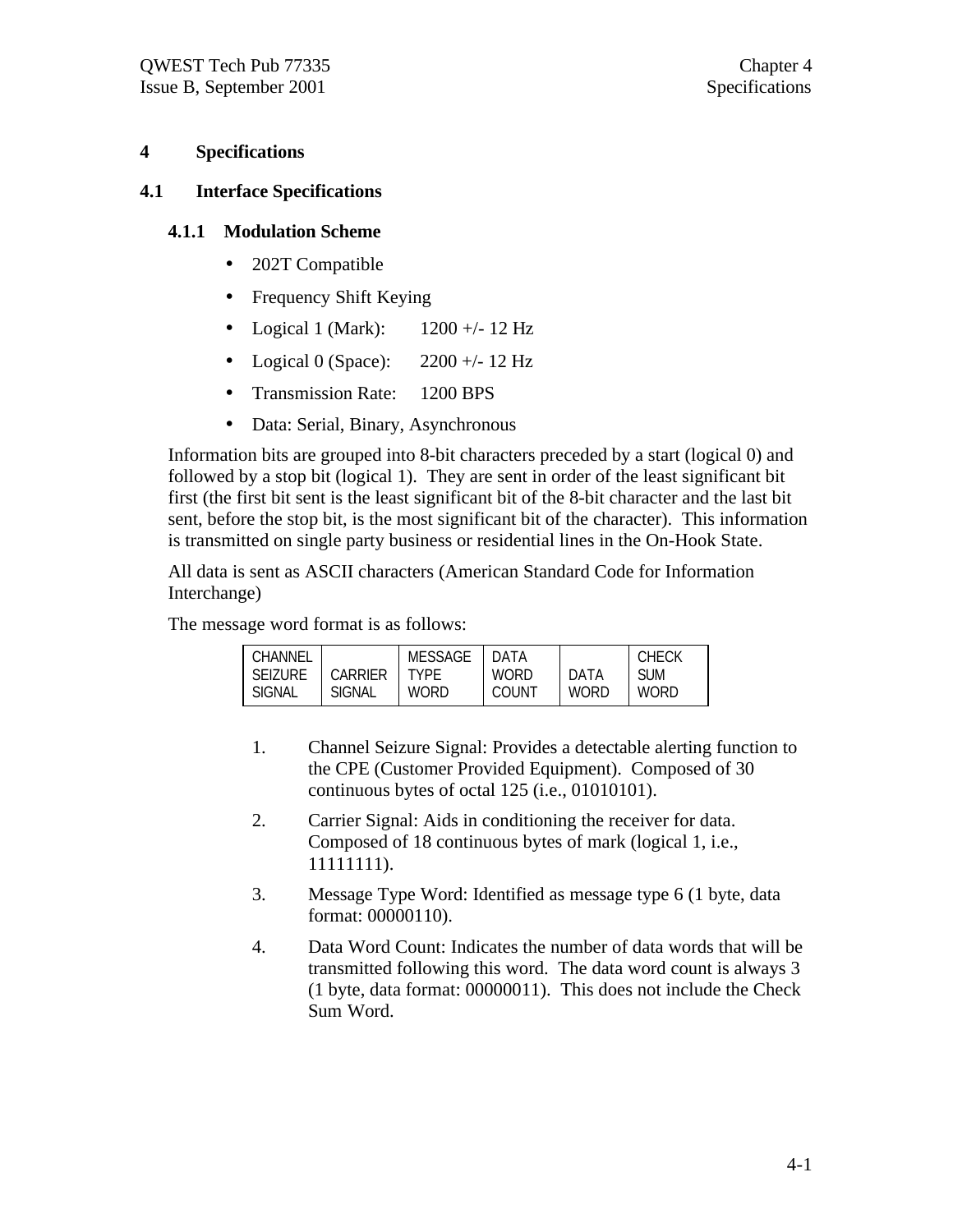- 5. Data Word: Contains the visual "Message Waiting Indicator (MWI)" information. The ASCII character "B" for MWI activation (01000010) or the ASCII character "o" (01101111) for MWI deactivation is transmitted 3 times (3 continuous bytes).
- 6. Check Sum Word: This single 8-bit word is used by the CPE to insure the integrity of the received data. The Check Sum Word consists of one byte containing the "2s complement" of the sum of the Message Type Word, Data Word Count, and the Data Word. The CPE must be capable of deriving the sum of the received message and data words and adding this to the Check Sum. Any result other than zero indicates that there is an error in the information received. No retransmission or request for correction is possible.
- B. The maximum interrupt time between any two successive bits is equivalent to 20 bit-time periods at 1200 bps (i.e., 16.7 msec). If this interrupt time is exceeded, the message is considered not recoverable.
- C. The end-user and not QWEST Communications International Inc provide power required for the CPE.
- D. The CPE provided by the end-user must meet the requirements in FCC Part 68 and Bellcore Technical Advisory TA-NPL-000912.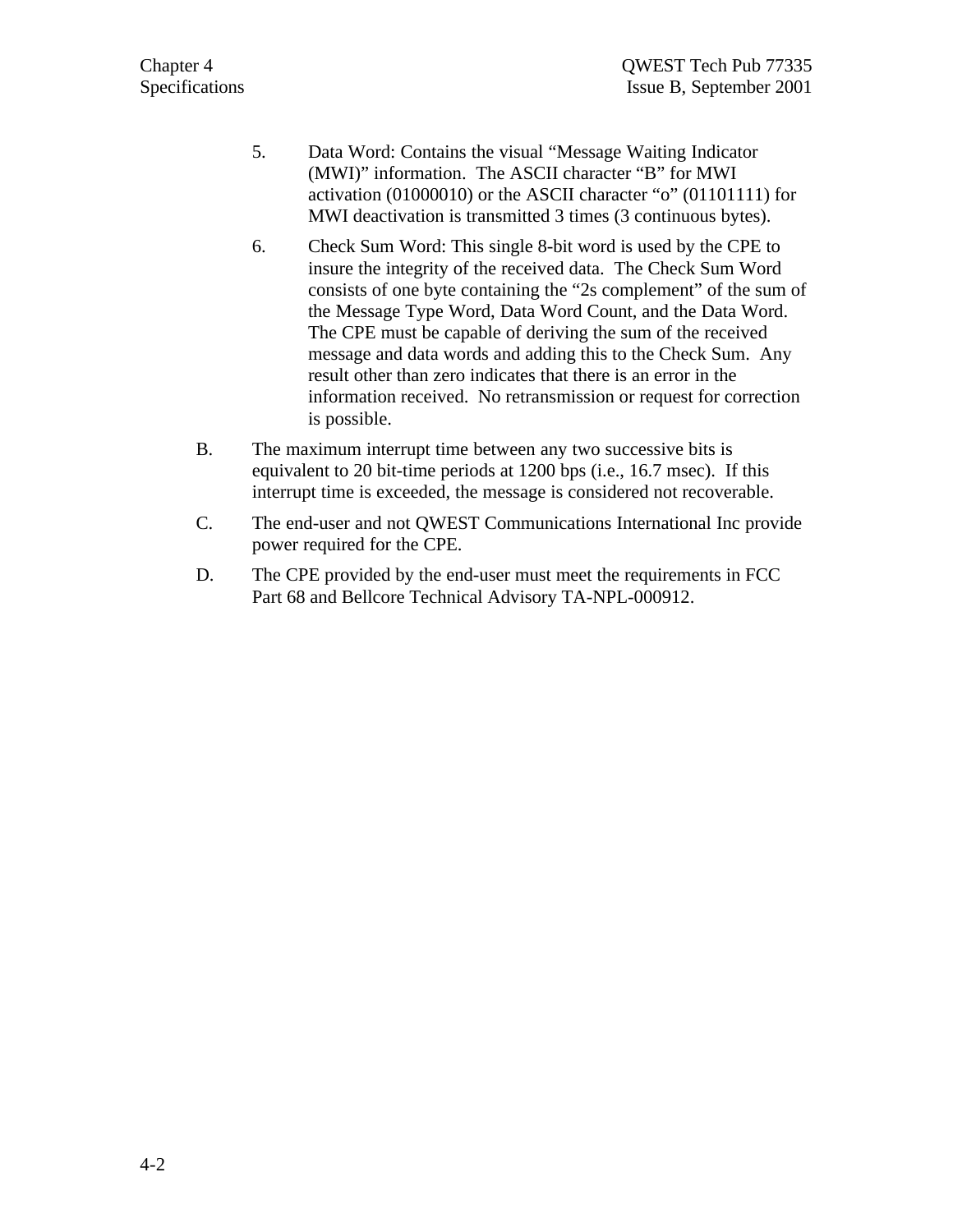# **Chapter and Section Page**

| Ć. |  | ۔ د |
|----|--|-----|
|    |  | ۔ د |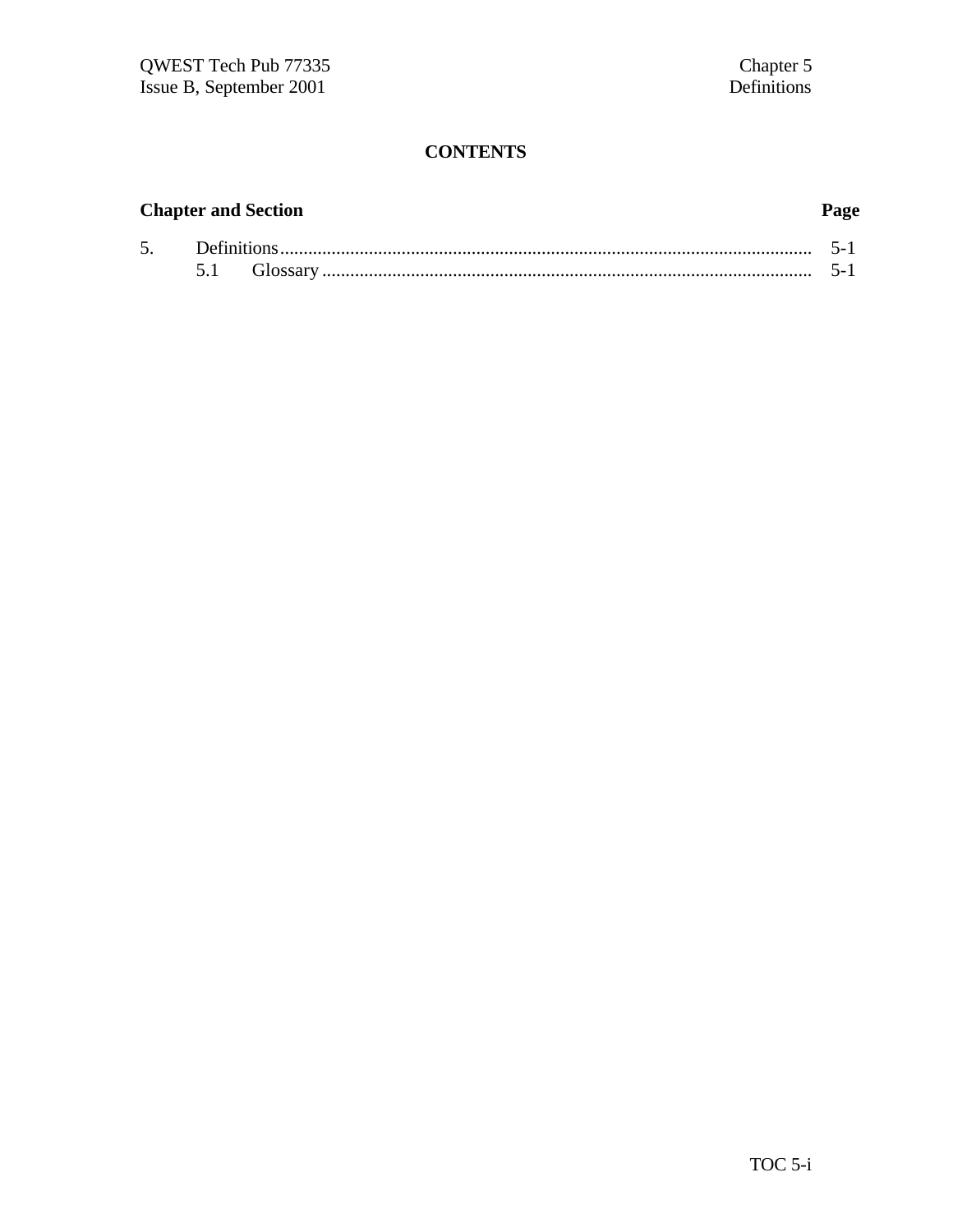# **5 Definitions**

# **5.1 Glossary**

| Asynchronous Data      | A method of transmitting data in which each transmission<br>character (byte) is preceded by a start bit and followed by a stop<br>bit, thus permitting the intervals between characters to vary.                                                                         |
|------------------------|--------------------------------------------------------------------------------------------------------------------------------------------------------------------------------------------------------------------------------------------------------------------------|
| <b>ASCII</b>           | American Standard Code for information interchange. A standard<br>8-bit information code used with most computers and data<br>terminals.                                                                                                                                 |
| Bit                    | A binary digit. A unit of data in binary notation.                                                                                                                                                                                                                       |
| <b>Binary</b>          | A numbering system based on 2's rather than 10's and uses digits<br>"0" and "1" when written.                                                                                                                                                                            |
| <b>BPS</b>             | Bits per second. In serial transmission, the instantaneous bit speed<br>with which a device or channel transmits a character.                                                                                                                                            |
| <b>Byte</b>            | A generic term to indicate a measurable portion of consecutive<br>binary digits, ie., an 8-bit byte.                                                                                                                                                                     |
| <b>Frequency Shift</b> |                                                                                                                                                                                                                                                                          |
| Keying (FSK)           | A form of frequency modulation in which the carrier frequency is<br>raised or lowered to represent the octal digits of an octal number.<br>Expresses values as multiples of powers of eight (i.e., the binary<br>number 10011101101 is interpreted as octal as follows): |
|                        | 010,011,101,101                                                                                                                                                                                                                                                          |
|                        | for                                                                                                                                                                                                                                                                      |
|                        | 010(2), 011(3), 101(5), 101(5)                                                                                                                                                                                                                                           |
| Serial Data            | Method of data transmission in which the bits that compose a<br>character are transmitted sequentially.                                                                                                                                                                  |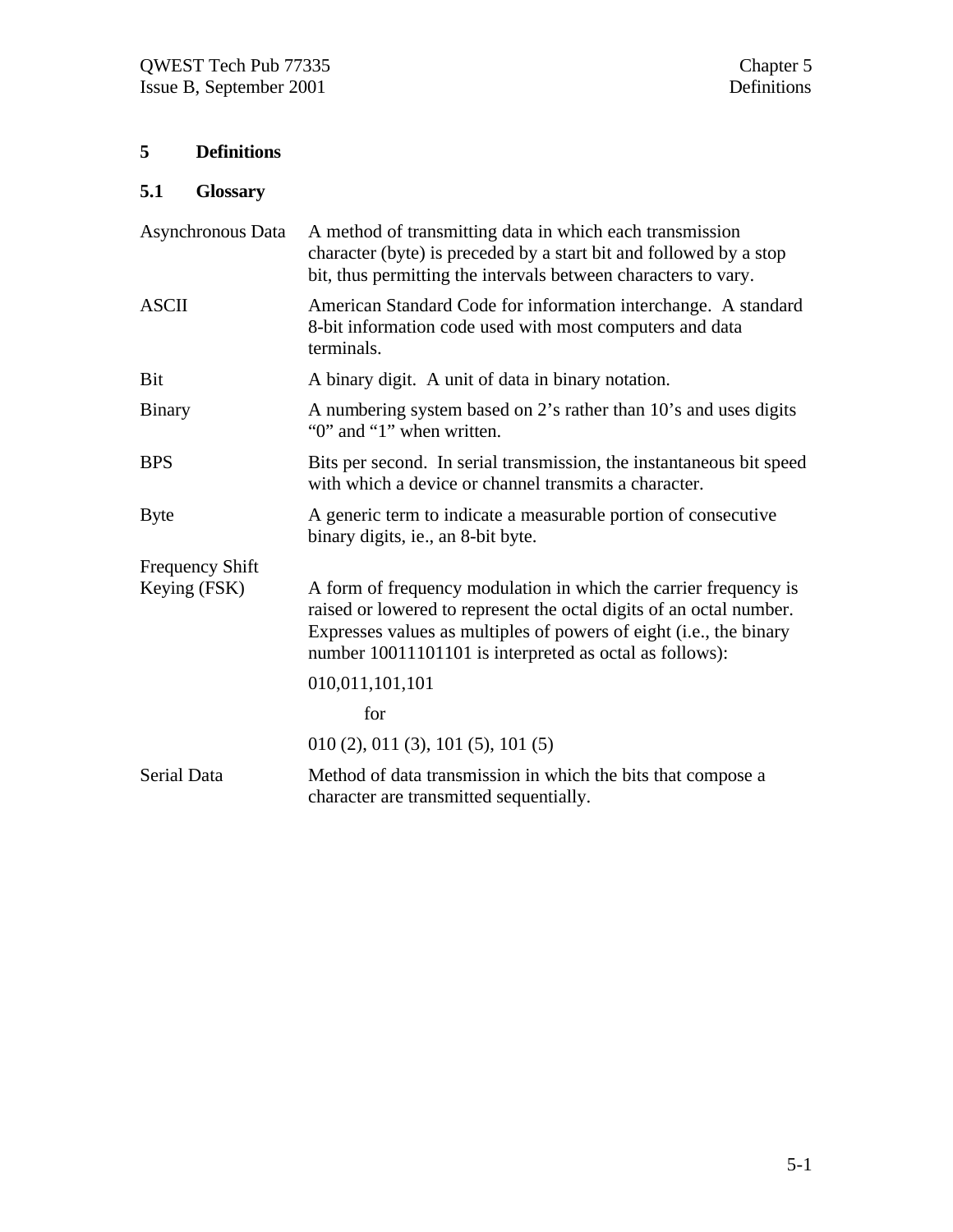| <b>Chapter and Section</b> | Page |
|----------------------------|------|
|                            |      |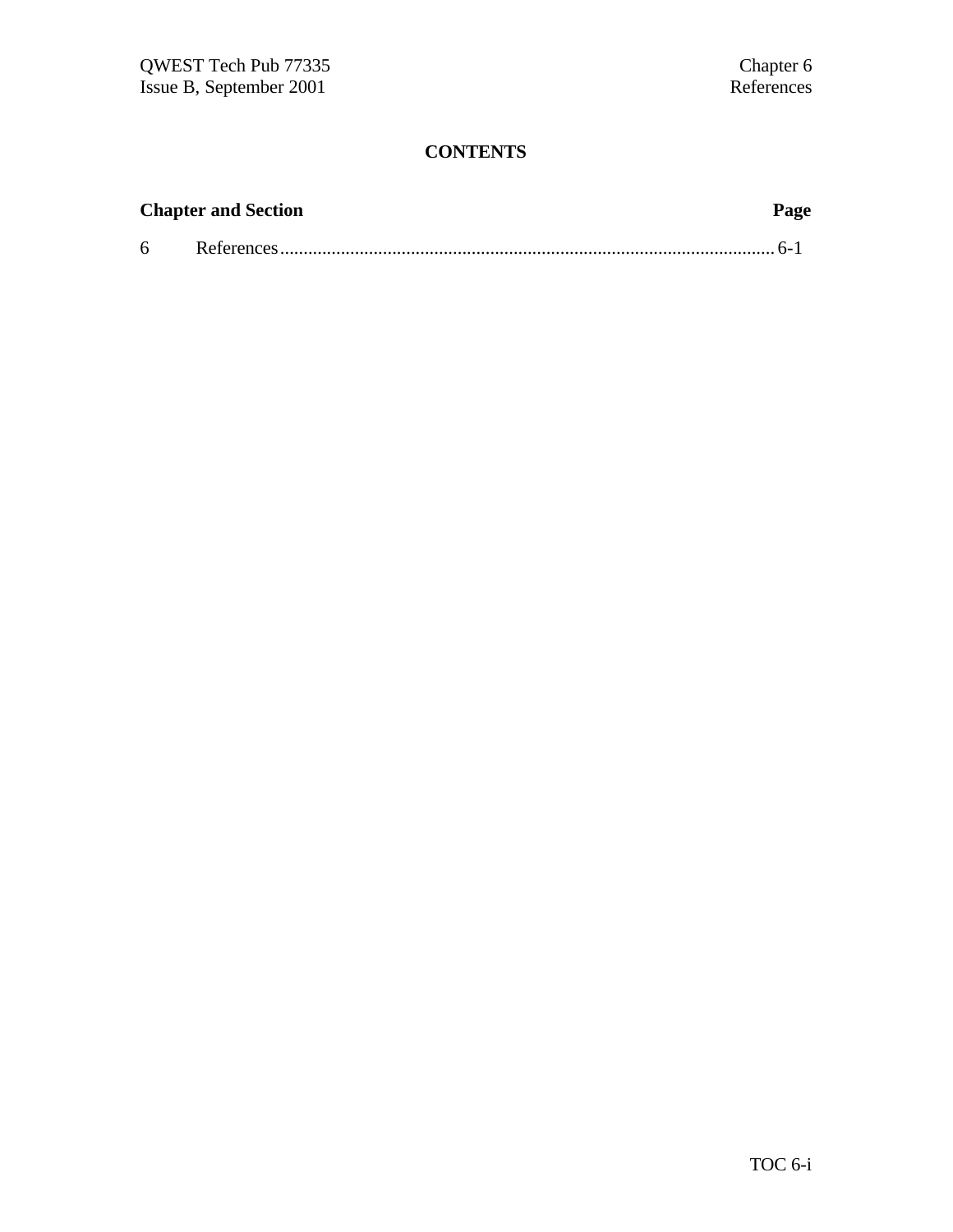### **6 References**

#### **6.1 Bellcore Publications**

Bellcore Technical Advisory TA-NPL-000912, Compatibility Information for Telephone Exchange Service, February 1989.

### **6.2 Other Technical References**

Part 68, Connection of Terminal Equipment to the Telephone Network of the Federal Communications Commission's "Rules and Regulations" may be purchased from the Superintendent of Documents, Government printing office, Washington, D.C. 20402.

#### **6.3 Ordering Information**

All documents are subject to change and their citation in this document reflects the most current information available at the time of printing. Readers are advised to check status and availability of all documents.

Those who are not QWEST employees may order;

Telcordia documents from:

Telcordia Customer Relations 8 Corporate Place, PYA 3A-184 Piscataway, NJ 08854-4156 Fax: (908) 336-2559 Phone: (800) 521-CORE (2673) (U.S. and Canada) Phone: (908) 699-5800 (Others) Web: www.telcordia.com

QWEST Technical Publications from:

#### http://www/qwest.com/techpub

Employees of QWEST Communications International Inc. may order publications by submitting form RG 31-0033 to:

> Central Distribution Center (CDC) 1005 17th St., S-30 Denver, CO 80202 Phone: (303) 896-9446 Fax: (303) 965-8652

Most QWEST publications are available to QWEST employees on the company network (E\*MEDIA). Call the (303) 624-4796 or email:  $emedia@quest.com$  for further information.